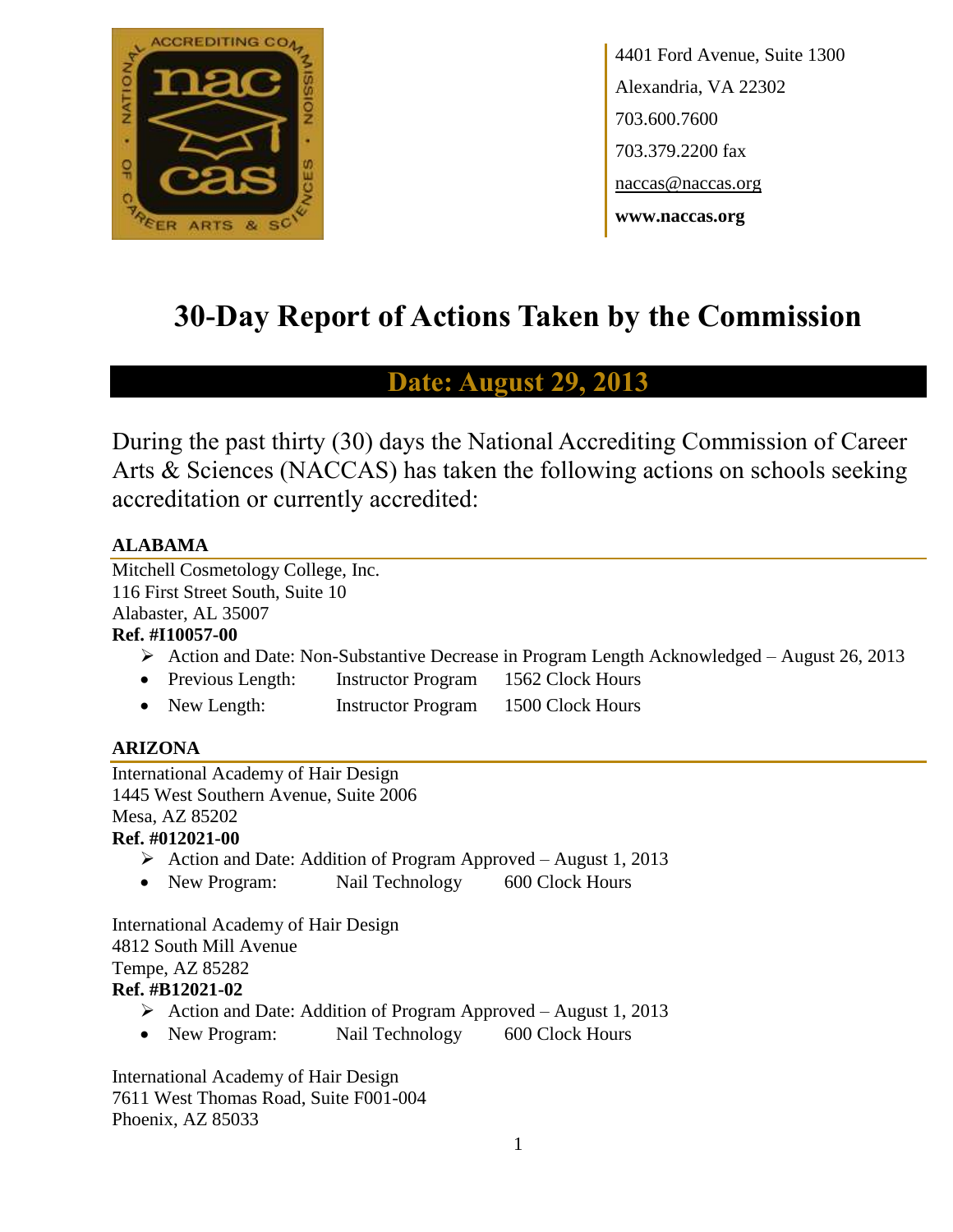# **Ref. #B12021-03**

- Action and Date: Addition of Program Approved August 1, 2013
- New Program: Nail Technology 600 Clock Hours

International Academy of Hair Design 9617 North Metro Parkway, Space 2112 Phoenix, AZ 85051

# **Ref. #B12021-04**

- Action and Date: Addition of Program Approved August 1, 2013
- New Program: Nail Technology 600 Clock Hours

Avalon School of Cosmetology 410 East Bell Road, Suite G-100 Phoenix, AZ 85022

# **Ref. #B12024-01**

- $\triangleright$  Action and Date: Change of Location Approved August 19, 2013
- Previous Location: 1107 East Bell Road #104, Phoenix, AZ 85022
- New Location: 410 East Bell Road, Suite G-100, Phoenix, AZ 85022

Charles of Italy Beauty College 2135 South Highway 95, Suite 191 Bullhead City, AZ 86442 **Ref. #B12044-01**

 Action and Date: Change of Location Visit Acknowledged and Accreditation Continued – August 1, 2013

Turning Point Beauty College, Inc. Next Renewal Date: September 2019

580 North Camino Mercado, Suite 19-20 Casa Grande, AZ 85122 **Ref. #012057-00**

 $\triangleright$  Action and Date: Renewal of Accreditation – August 1, 2013

Turning Point Beauty College, Inc. Next Renewal Date: September 2019

7246 East Main Street Mesa, AZ 85207 **Ref. #B12057-01**

 $\triangleright$  Action and Date: Renewal of Accreditation – August 1, 2013

# **CALIFORNIA**

Federico Beauty Institute 1515 Sports Drive Sacramento, CA 95834

# **Ref. #014007-00**

- Action and Date: Non-Substantive Addition of Program Acknowledged (Met Stipulation) August 9, 2013
- New Program: Barber Crossover 400 Clock Hours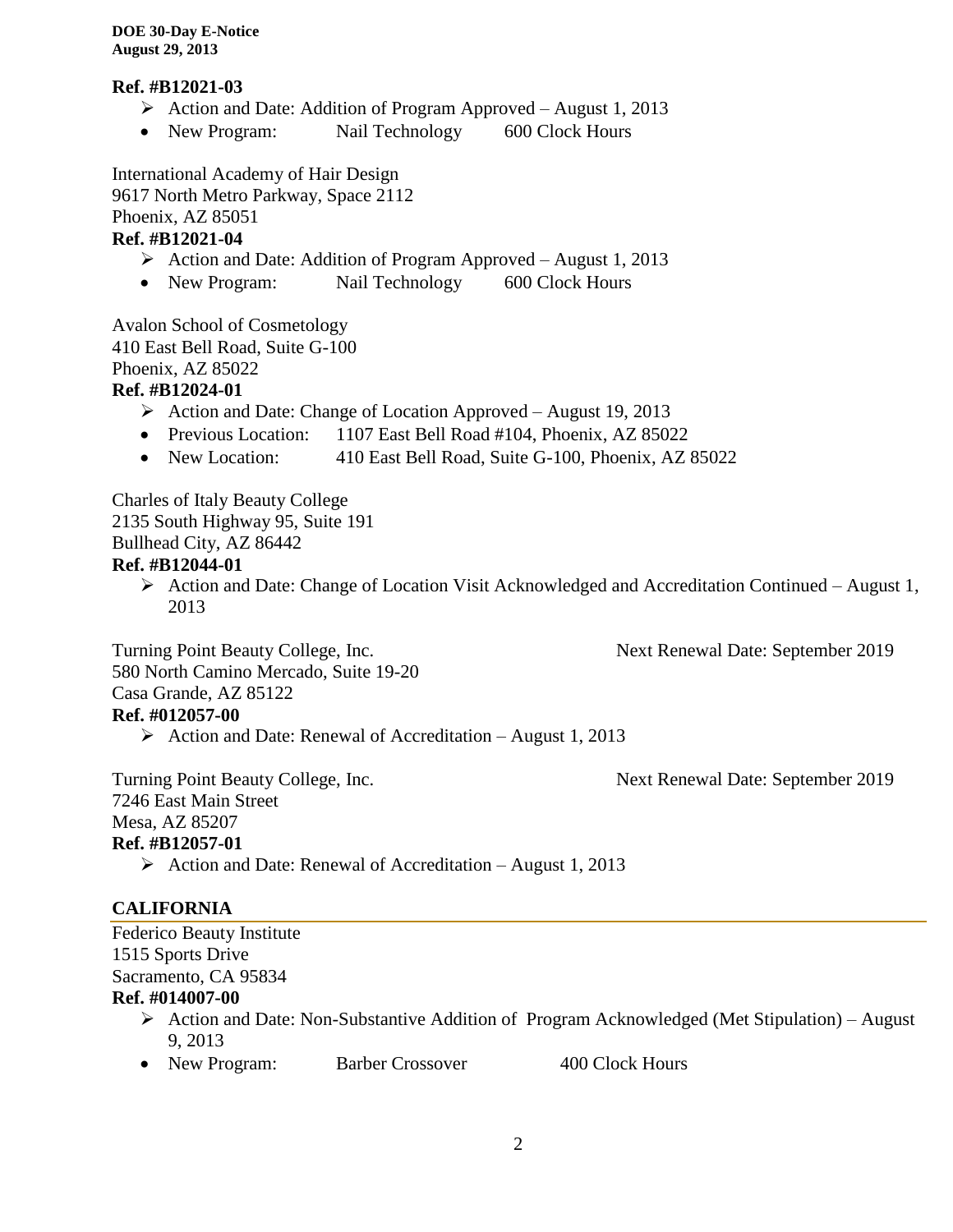Western Beauty Institute 8700 Van Nuys Boulevard Panorama City, CA 91402

## **Ref. #014057-00**

 $\triangleright$  Action and Date: Withdrawal of Accreditation with the Right to Appeal and Probation Continued; Removed from Low Outcomes Monitoring (Licensure) – August 1, 2013

Marinello School of Beauty 663 North Euclid Street Anaheim, CA 92801

# **Ref. #B14014-14**

- $\triangleright$  Action and Date: Non-Substantive Addition of Program Acknowledged with a Stipulation August 26, 2013
- New Program: Barbering Crossover 400 Clock Hours

Marinello School of Beauty  $159 \, 2^{nd}$  Avenue San Mateo, CA 94401

# **Ref. #B14126-02**

- $\triangleright$  Action and Date: Non-Substantive Addition of Program Acknowledged with a Stipulation August 26, 2013
- New Program: Barbering Crossover 400 Clock Hours

Marinello School of Beauty Next Renewal Date: January 2017 2335 South Mooney Boulevard Previous Ref. #P14175-02

# Visalia, CA 93277

# **Ref. #B14175-02**

 $\triangleright$  Action and Date: Full Additional Location Accreditation Granted – August 1, 2013

Bridges Beauty College 16515 Mojave Drive Victorville, CA 92395

# **Ref. #014180-00**

- Action and Date: Change of Name Approved (Met Stipulation) August 19, 2013
- Previous Name: Victor Valley Beauty College
- New Name: Bridges Beauty College

Avalon School of Cosmetology 2318 Central Avenue Alameda, CA 94501 **Ref. #014202-00**

 $\triangleright$  Action and Date: Institution Removed from Low Outcomes Monitoring (Placement) – August 1, 2013

1035 Market Street San Francisco, CA 94103

Marinello School of Beauty Next Renewal Date: May 2019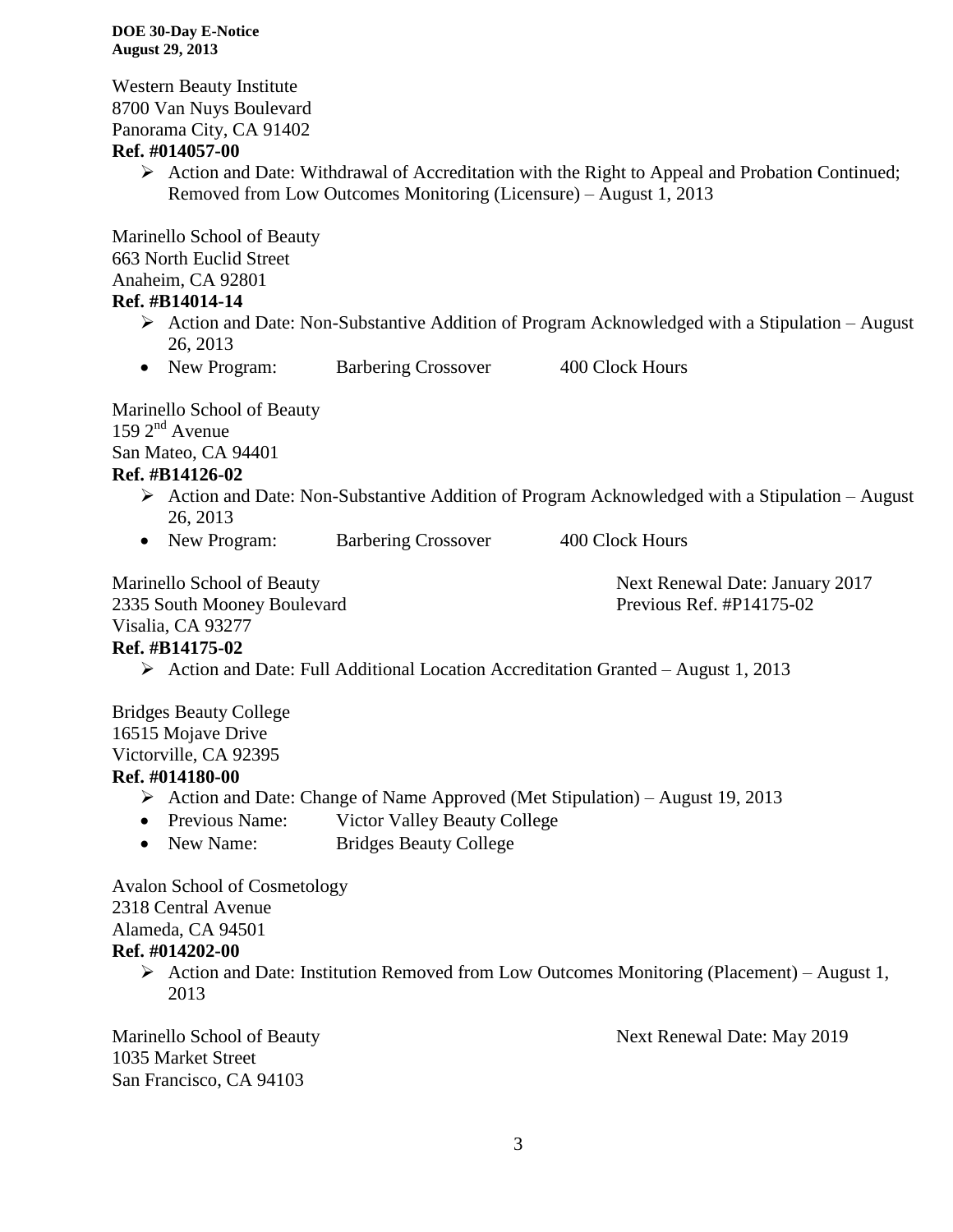#### **Ref. #014241-00**

Action and Date: Renewal of Accreditation – August 1, 2013

Marinello School of Beauty 2525 Dominic Drive, Suite E

Chico, CA 95928

# **Ref. #B14241-01**

- $\triangleright$  Action and Date: Change of Location Approved with a Stipulation August 1, 2013
- Previous Location: 2525 Dominic Drive, Suite E, Chico, CA 95928
- New Location: 2201 Pillsbury Road, Suites 160 & 170, Chico, CA 95926

Marinello School of Beauty Next Renewal Date: May 2019 2525 Dominic Drive, Suite E Chico, CA 95928

# **Ref. #B14241-01**

 $\triangleright$  Action and Date: Renewal of Accreditation – August 1, 2013

Marinello School of Beauty Next Renewal Date: May 2019

1560 Market Street Redding, CA 96001 **Ref. #B14241-02**

Action and Date: Renewal of Accreditation – August 1, 2013

Marinello School of Beauty Next Renewal Date: May 2019

#### 3117 West Shaw Avenue, Suite 108 Previous Ref. #P14241-03 Fresno, CA 93711

# **Ref. #B14241-03**

Action and Date: Full Additional Location Accreditation Granted – August 1, 2013

Montebello Beauty College 2201 West Whittier Boulevard Montebello, CA 90640

# **Ref. #014242-00**

 $\triangleright$  Action and Date: Withdrawal of Accreditation with the Right to Appeal and Placed on Probation – August 1, 2013

Royale College of Beauty 27485 Commerce Center Drive Temecula, CA 92590 **Ref. #014307-00**

- $\triangleright$  Action and Date: Non-Substantive Addition of Program Acknowledged with a Stipulation August 26, 2013
- New Program: Cosmetology/Barber Crossover 400 Clock Hours

Elite Beauty College Next Renewal Date: January 2014

8528 Westminster Boulevard Westminster, CA 92683 **Ref. #014321-00**

 $\triangleright$  Action and Date: Renewal of Accreditation and Probation Continued – August 20, 2013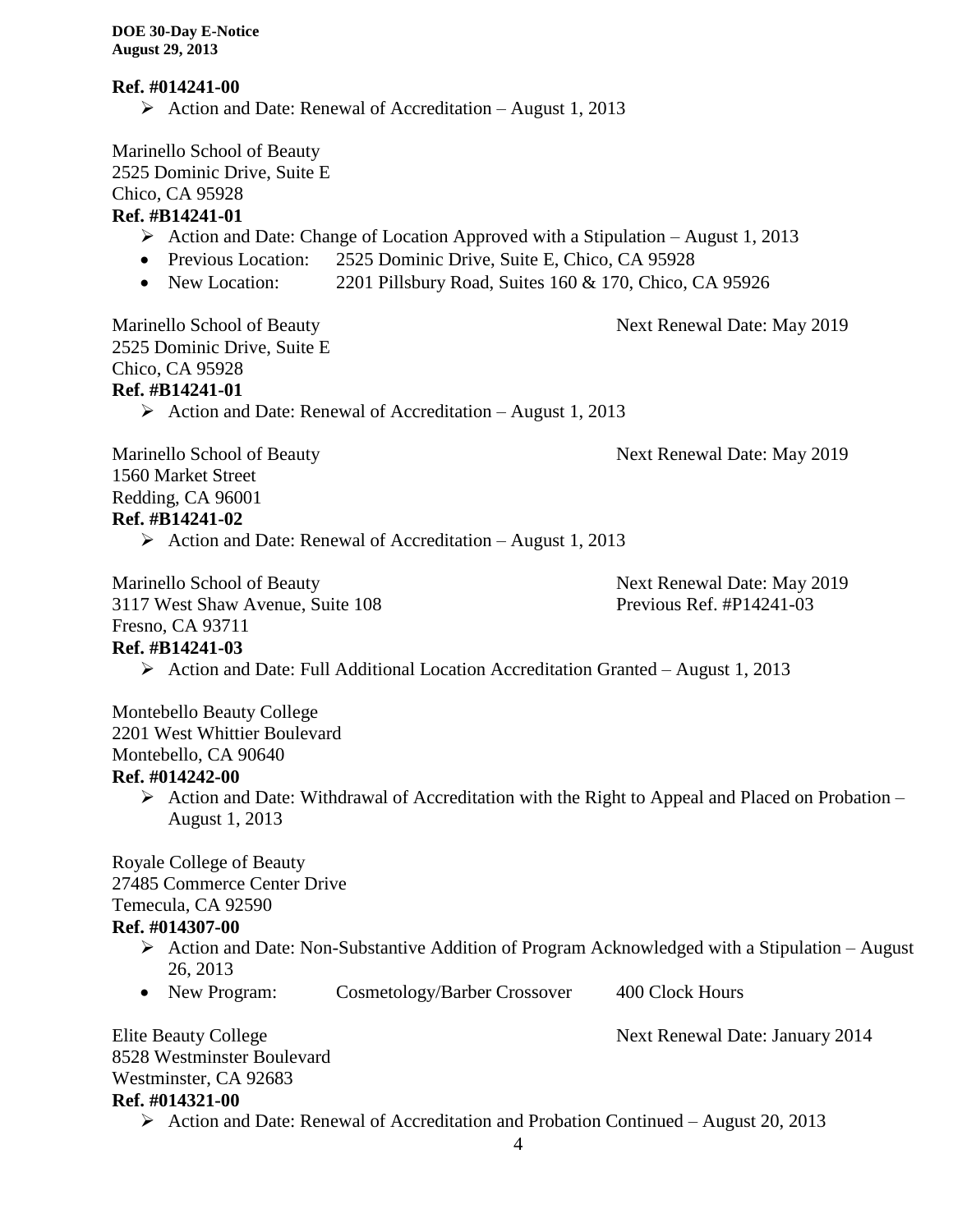Santa Ana Beauty College Next Renewal Date: September 2015

1926 West  $17<sup>th</sup>$  Street Santa Ana, CA 92706

# **Ref. #014377-00**

 $\triangleright$  Action and Date: Renewal of Accreditation with a Commission Directive – August 1, 2013

Advance Beauty Techs Academy 641 North State Street, Suite 1

San Jacinto, CA 92583

## **Ref. #014385-00**

 $\triangleright$  Action and Date: Institution Removed from Low Outcomes Monitoring (Placement) – August 1, 2013

W Institute of Cosmetology 4330 Clayton Road, Suite 1-E

Concord, CA 94521

# **Ref. #014390-00**

- Action and Date: Change of Location Approved with a Stipulation August 1, 2013
- Previous Location: 4330 Clayton Road, Suite 1-E, Concord, CA 94521
- New Location: 520 San Ramon Valley Boulevard, Danville, CA 94521

W Institute of Cosmetology 4330 Clayton Road, Suite 1-E Concord, CA 94521

#### **Ref. #014390-00**

- $\triangleright$  Action and Date: Change of Name Approved with a Stipulation August 1, 2013
- Previous Name: W Institute of Cosmetology
- New Name: W Academy of Salon and Spa

TONI&GUY Hairdressing Academy 1019 South Main Street Manteca, CA 95337

# **Ref. #014391-00**

 $\triangleright$  Action and Date: Institution Removed from Low Outcomes Monitoring (Licensure); Institution Continued on Low Outcomes Monitoring (Placement) and Placed on Probation – August 1, 2013

Santa Ana Beauty College 1926 West  $17<sup>th</sup>$  Street Santa Ana, CA 92706 **Ref. #014377-00**

- $\triangleright$  Action and Date: Non-Substantive Increase in Program Length Acknowledged (Met Stipulation) August 19, 2013
- Previous Length: Massage Therapist 500 Clock Hours
- New Length: Massage Therapist 600 Clock Hours

Citrus Heights Beauty College, Inc. 7518 Baird Way Citrus Heights, CA 95610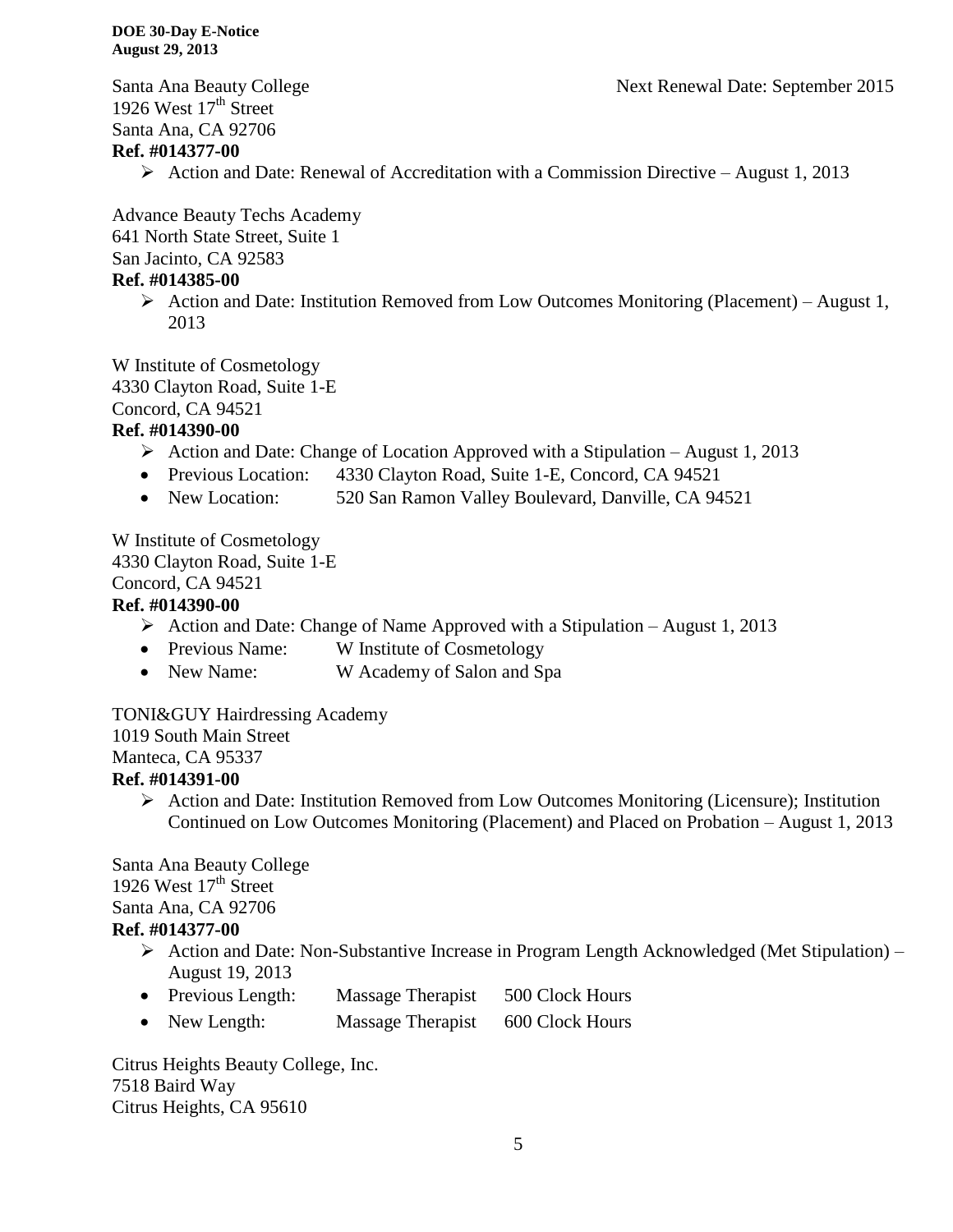#### **Ref. #014379-00**

- $\triangleright$  Action and Date: Non-Substantive Change in Program Name Acknowledged August 9, 2013
- Previous Program Name: Manicuring 400 Clock Hours
- New Program Name: Manicurist 400 Clock Hours

# **COLORADO**

The Salon Professional Academy 432 North Avenue Grand Junction, CO 81501 **Ref. #015023-00**

- $\triangleright$  Action and Date: Change of Location Approved August 26, 2013
- Previous Location: 2938 North Avenue, Unit B, Grand Junction, CO 81504
- New Location: 432 North Avenue, Grand Junction, CO 81501

National Beauty College 7045 Pecos Street Denver, CO 80221

# **Ref. #054055-00**

 Action and Date: Institution Removed from Low Outcomes Monitoring (Licensure) and Probation Continued – August 1, 2013

Cheeks International Academy of Beauty Culture

5010 Granite Street

Loveland, CO 80538

#### **Ref. #B60001-01**

 Action and Date: Change of Location Visit Acknowledged and Accreditation Continued – August 1, 2013

# **CONNECTICUT**

Marinello School of Beauty 500 Kings Highway East Fairfield, CT 06824

# **Ref. #B16018-02**

 $\triangleright$  Action and Date: Change of Location Visit Acknowledged and Accreditation Continued – August 1, 2013

# **DELAWARE**

American Beauty Academy  $200$  West 9<sup>th</sup> Street Wilmington, DE 19801 **Ref. #B30034-02**

 $\triangleright$  Action and Date: Institution Continued on Low Outcomes Monitoring (Placement) – August 1, 2013

# **FLORIDA**

The Salon Professional Academy – Melbourne 1700 West New Haven Avenue, Suite 540 A Melbourne, FL 32904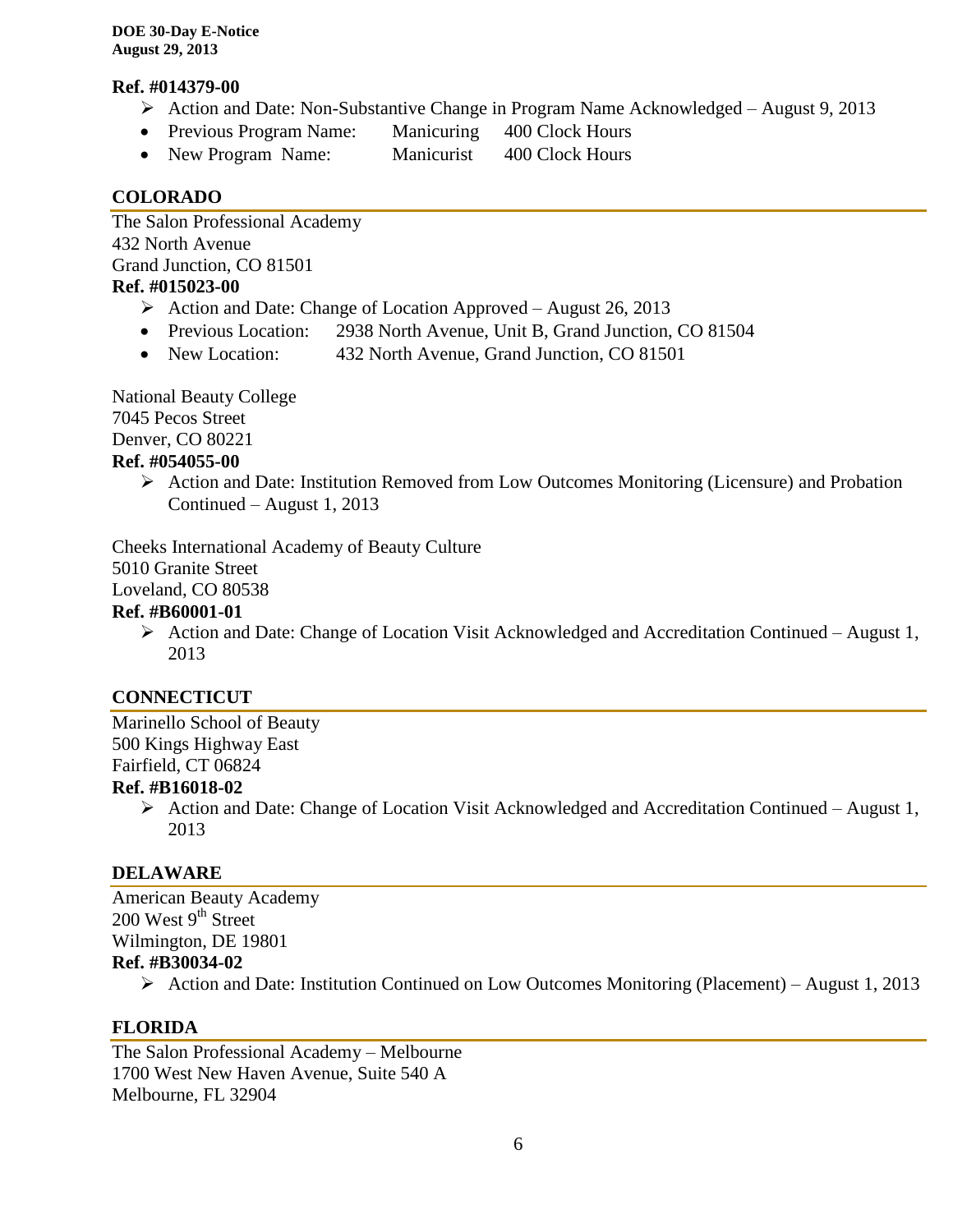#### **Ref. #019084-00**

Action and Date: Institution Placed on Financial Monitoring – August 1, 2013

Clearwater, FL 33763

25973 U.S. Highway 19 North Previous Ref. #P33013-83

Regency Beauty Institute **Next Renewal Date: January 2014** 

# **Ref. #B33013-83**

Action and Date: Full Additional Location Accreditation Granted – August 1, 2013

# **GEORGIA**

The Hair Academy, Inc. 511 Telfair Street Dublin, GA 31021 **Ref. #020032-00**

- Action and Date: Non-Substantive Change of Name Acknowledged August 13, 2013
- Previous Corporation Name: KeVosNik School of Hair Design, Inc.
- New Corporation Name: The Hair Academy, Inc.

# **IDAHO**

Aveda Institute Boise 3419 North Cole Road Boise, ID 83704 **Ref. #022031-00**

- $\triangleright$  Action and Date: Change of Name Approved August 1, 2013
- Previous Name: D'Shaw Institute of Cosmetology
- New Name: Aveda Institute Boise

# **ILLINOIS**

Concept College of Cosmetology 2500 Georgetown Road Danville, IL 61832 **Ref. #023119-00**

 Action and Date: Institution Removed from Low Outcomes Monitoring (Placement) and Probation Continued – August 1, 2013

Concept College of Cosmetology 129 North Race Street Urbana, IL 61801 **Ref. #B23119-01**

 Action and Date: Institution Removed from Low Outcomes Monitoring (Placement) and Probation Continued – August 1, 2013

Concept College of Cosmetology 129 North Race Street Urbana, IL 61801 **Ref. #B23119-01**

- Action and Date: Change of Location Approved with a Stipulation August 13, 2013
- Previous Location: 129 North Race Street, Urbana, IL 61801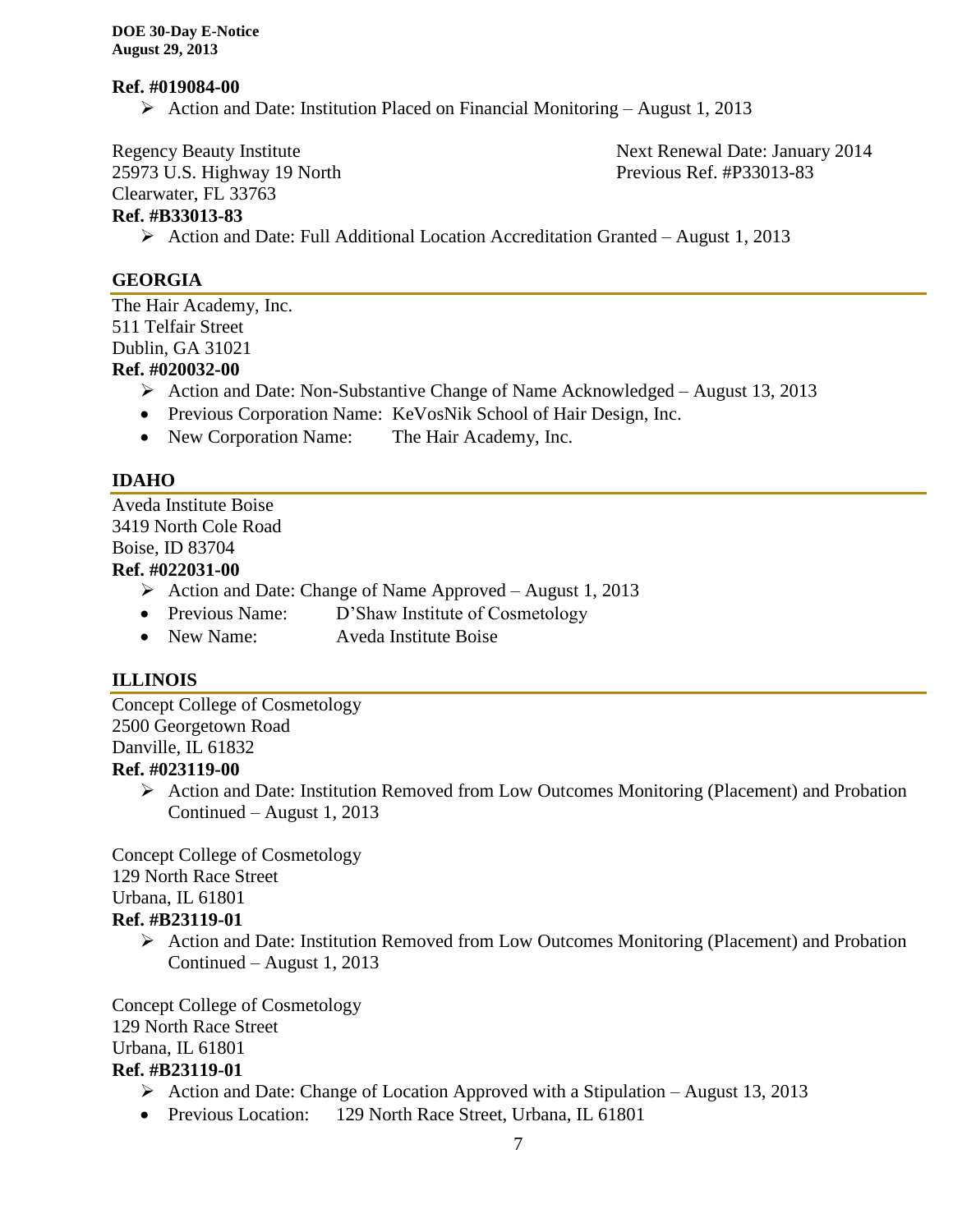• New Location: 202 East University, Suites H, I and J, Urbana, IL 61801

Aveda Institute Chicago 2828 North Clark Street Chicago, IL 60657

# **Ref. #023163-00**

- Action and Date: Change of Name Approved with a Stipulation August 1, 2013
- Previous Name: Aveda Institute Chicago
- New Name: Douglas J Aveda Institute Chicago
- New Alternate Names: Douglas J Aveda Institute and Aveda Institute Chicago

# **INDIANA**

Tricoci University of Beauty Culture, LLC 833 Ferry Street Lafayette, IN 47901

# **Ref. #024077-00**

- Action and Date: Non-Substantive Increase in Program Length Acknowledged August 13, 2013
- Previous Length: Esthetics 700 Clock Hours
- New Length: Esthetics 750 Clock Hours

# **KANSAS**

8731 West 95<sup>th</sup> Street Overland Park, KS 66212

Paul Mitchell The School Next Renewal Date: September 2019

# **Ref. #026036-00**

 $\triangleright$  Action and Date: Renewal of Accreditation – August 1, 2013

# **KENTUCKY**

Regina Webb Academy 2425 Scottsville Road, Greenville Courtyard, Suite 116 Bowling Green, KY 42104 **Ref. #I11045-00**

- Action and Date: Non-Substantive Addition of Program Acknowledged August 26, 2013
- New Program: Esthetics 1000 Clock Hours

#### **MARYLAND**

American Beauty Academy 11006 Veirs Mill Road Wheaton, MD 20902 **Ref. #030034-00**  $\triangleright$  Action and Date: Institution Continued on Low Outcomes Monitoring (Placement) – August 1, 2013

American Beauty Academy - Baltimore 4719 Harford Road Baltimore, MD 21214 **Ref. #B30034-01**  $\triangleright$  Action and Date: Institution Continued on Low Outcomes Monitoring (Placement) – August 1, 2013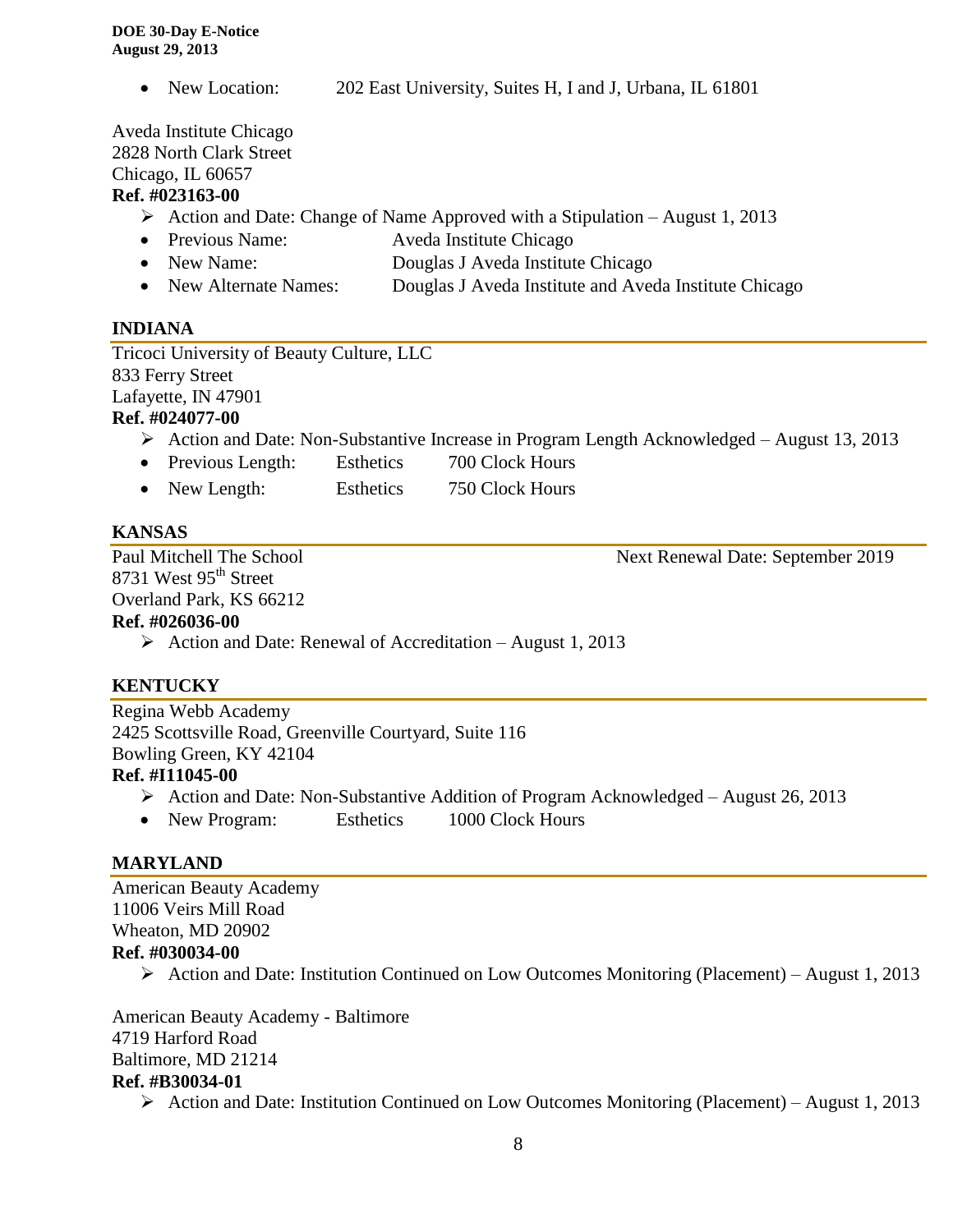Regency Beauty Institute – Gaithersburg 18226 Contour Road Gaithersburg, MD 20877

## **Ref. #P43030-01**

Action and Date: Provisional Additional Location Accreditation Continued – August 1, 2013

#### **MASSACHUSETTS**

Henri's School of Hair Design 276 Water Street Fitchburg, MA 01420 **Ref. #031004-00**

- Action and Date: Non-Substantive Decrease in Program Length Acknowledged August 26, 2013
- Previous Length: Manicuring 125 Clock Hours
- New Length: Manicuring 100 Clock Hours

Rob Roy Academy 150 Pleasant Street Worcester, MA 01609

# **Ref. #031033-00**

 $\triangleright$  Action and Date: Institution Removed from Low Outcomes Monitoring (Completion) – August 1, 2013

DiGrigoli School of Cosmetology Next Renewal Date: May 2018

1578 Riverdale Street

West Springfield, MA 01089

#### **Ref. #031044-00**

Action and Date: Renewal of Accreditation – August 1, 2013

#### **MICHIGAN**

David Pressley Professional School of Cosmetology Next Renewal Date: May 2018 1127 South Washington Street Royal Oak, MI 48067 **Ref. #032002-00**

 $\triangleright$  Action and Date: Renewal of Accreditation – August 1, 2013

Houghton Lake Institute of Cosmetology 5921 Houghton Lake Drive Houghton Lake, MI 48629 **Ref. #032103-00** Action and Date: Institution Placed on Financial Monitoring – August 1, 2013

Cadillac Institute of Cosmetology 205 North Mitchell Street Cadillac, MI 49601 **Ref. #P32103-01**

 $\triangleright$  Action and Date: Institution Placed on Financial Monitoring – August 1, 2013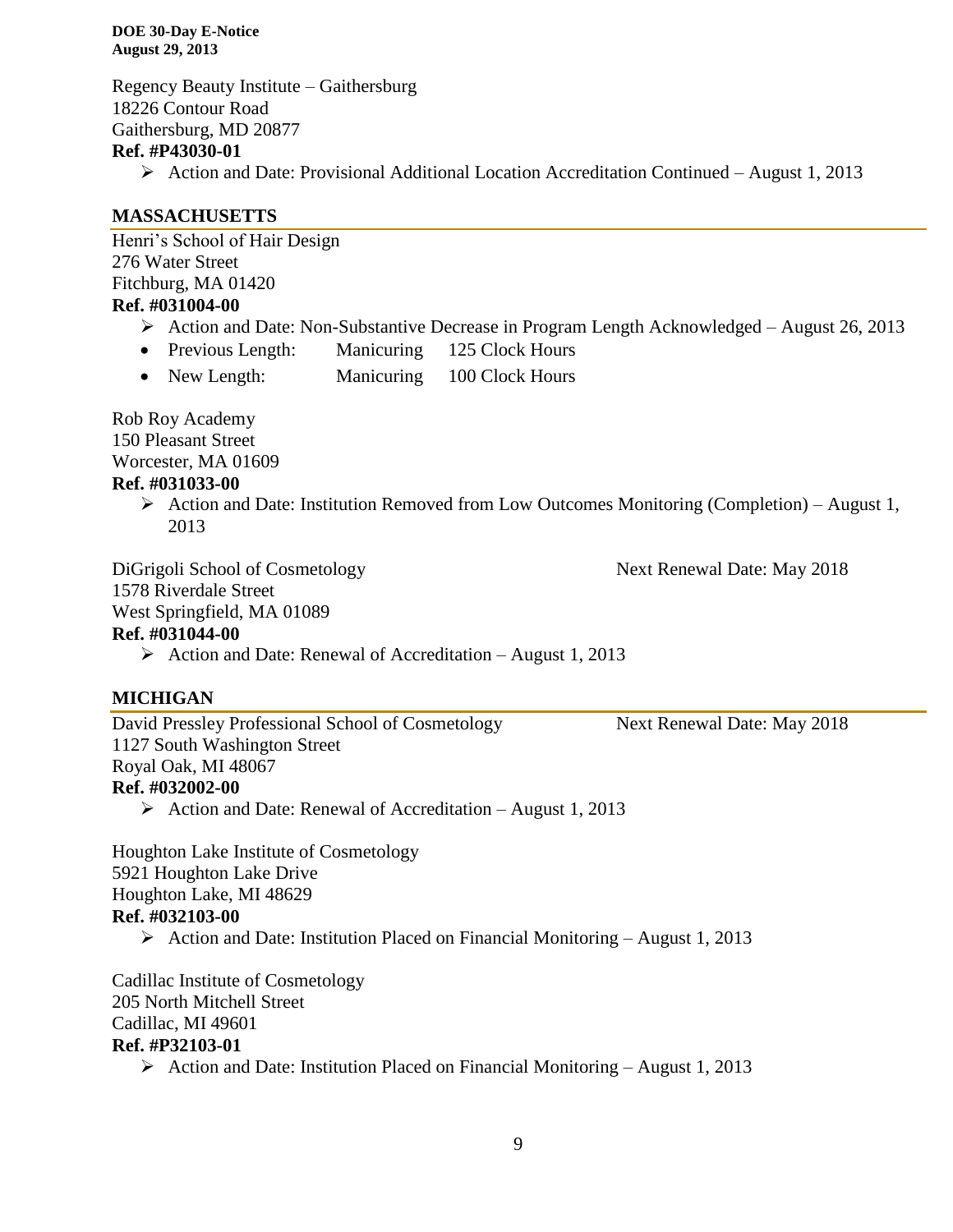1625 Sheridan Road Escanaba, MI 49829

#### **Ref. #032107-00**

 $\triangleright$  Action and Date: Renewal of Accreditation – August 1, 2013

Scholars Cosmetology University 4557 Washtenaw Avenue Ann Arbor, MI 48108 **Ref. #032124-00**

> Action and Date: Change of Location Visit Acknowledged and Accreditation Continued – August 1, 2013

#### **MINNESOTA**

PCI Academy, Inc. 4411 Winnetka Avenue North New Hope, MN 55428 **Ref. #B25026-01**

- Action and Date: Change of Location Approved with a Stipulation August 1, 2013
- Previous Location: 4411 Winnetka Avenue North, New Hope, MN 55428
- New Location: 4315 Peony Lane North, Plymouth, MN 55446

#### **MISSOURI**

Eclips School of Cosmetology and Barbering 52 South Plaza Way Cape Girardeau, MO 63701 **Ref. #035096-00**

Action and Date: Institution Removed from Financial Monitoring – August 1, 2013

Eclips School of Cosmetology 100 Outlet Drive #26 Sikeston, MO 63801 **Ref. #B35096-01**

Action and Date: Institution Removed from Financial Monitoring – August 1, 2013

Eclips School of Barbering 9140 Page Avenue Overland, MO 63114 **Ref. #P35096-02**

Action and Date: Institution Removed from Financial Monitoring – August 1, 2013

#### **NEVADA**

Paul Mitchell The School Las Vegas Next Renewal Date: September 2019 9490 South Eastern Avenue, Suite #100 Las Vegas, NV 89123 **Ref. #038018-00** Action and Date: Renewal of Accreditation – August 1, 2013

Paul Mitchell The School Escanaba Next Renewal Date: September 2019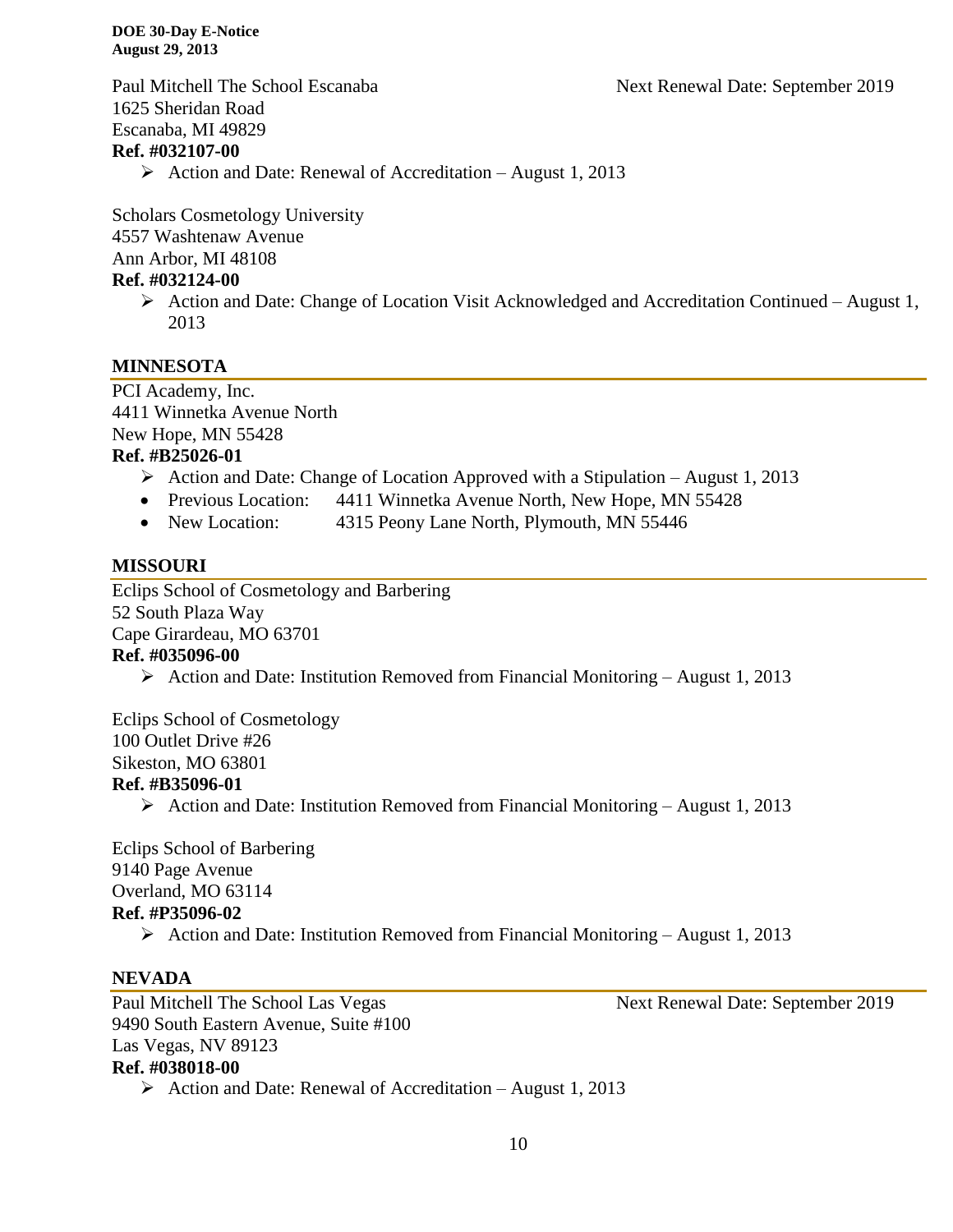Destination Academy for Spa & Salon Professionals 4280 South Hualapai Way Las Vegas, NV 89147

#### **Ref. #038019-00**

 $\triangleright$  Action and Date: Withdrawal of Accreditation with the Right to Appeal and Placed on Probation – August 1, 2013

#### **NEW JERSEY**

1126 Morris Avenue Union, NJ 07083 **Ref. #B29005-11**

 $\triangleright$  Action and Date: Renewal of Accreditation – August 1, 2013

#### **NEW YORK**

Carsten Institute of Cosmetology 22 East 17<sup>th</sup> Street, 2<sup>nd</sup> Floor New York, NY 10003 **Ref. #B12056-01**

- $\triangleright$  Action and Date: Non-Substantive Addition of Continuing Education Class August 19, 2013
- New Class: Fundamentals of Make Up 36 Clock Hours

Beauty School of Middletown, Inc.

225 Dolson Avenue, Suite 100

Middletown, NY 10940

#### **Ref. #042044-00**

Action and Date: Non-Substantive Change of Ownership Acknowledged – August 13, 2013

| • Previous Ownership:             |       |     |
|-----------------------------------|-------|-----|
| Beauty School of Middletown, Inc. | 100\% |     |
| Robert J. Johnson                 |       | 50% |
| Barbara A. Johnson                |       | 50% |
|                                   |       |     |

• New Ownership: Beauty School of Middletown, Inc. 100% Barbara A. Johnson 100%

Long Island Nail and Skin Care Institute Next Renewal Date: September 2019 3709 Hempstead Turnpike Levittown, NY 11756 **Ref. #042126-00**

Action and Date: Renewal of Accreditation – August 1, 2013

#### **NORTH CAROLINA**

Paul Mitchell The School Fayetteville 222 Tallywood Shopping Center Fayetteville, NC 28303

The Hair Design School Next Renewal Date: September 2018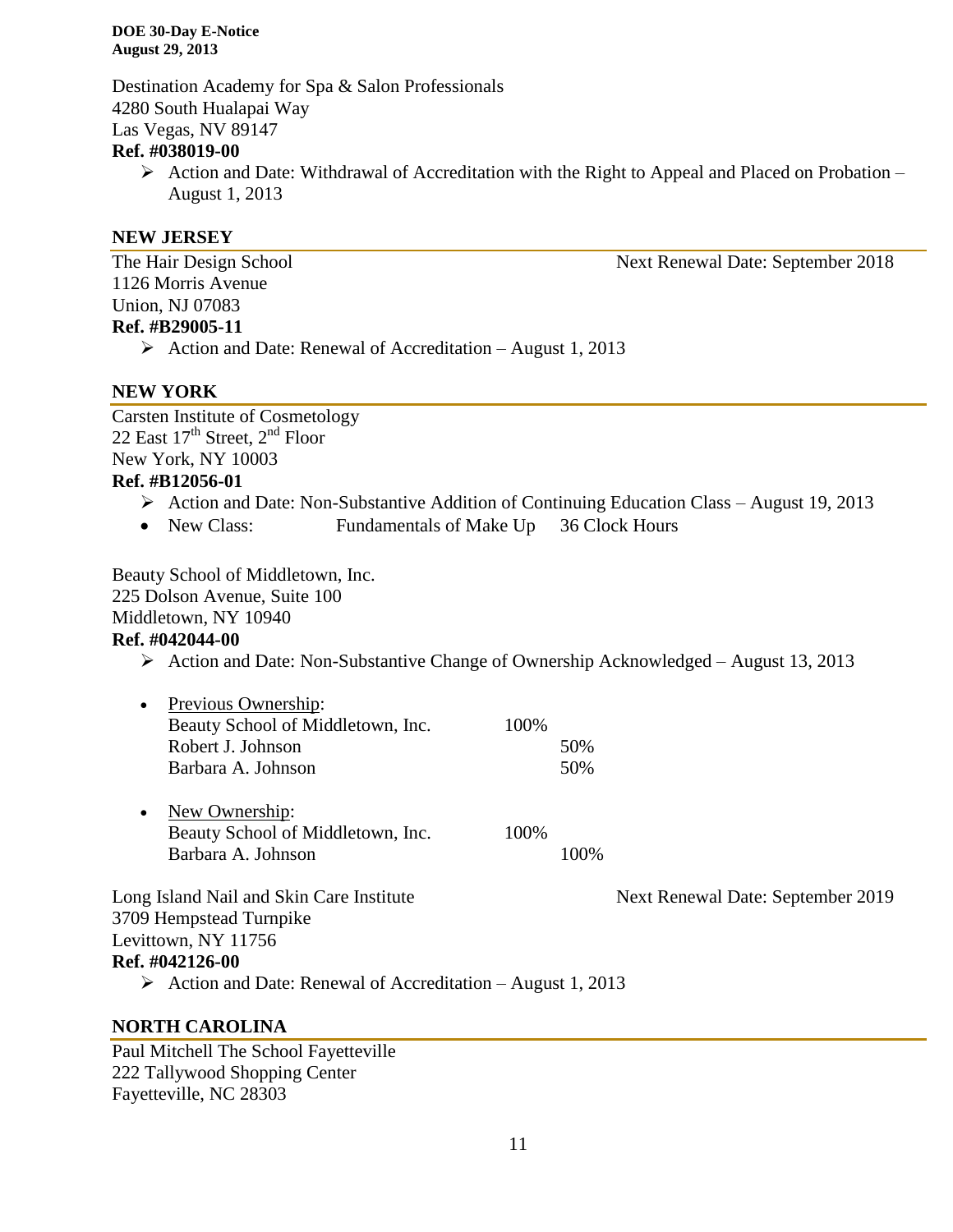#### **Ref. #043009-00**

- $\triangleright$  Action and Date: Change of Location Approved with a Stipulation August 1, 2013
- Previous Location: 222 Tallywood Shopping Center, Fayetteville, NC 28303
- New Location: 505 A Cross Creek Mall, Fayetteville, NC 28303

# **OHIO**

National Beauty College 4642 Cleveland Avenue Northwest Canton, OH 44709 **Ref. #045004-00**

 $\triangleright$  Action and Date: Withdrawal of Accreditation with the Right to Appeal and Probation Continued – August 1, 2013

Moler Hollywood Beauty Academy 6142 Montgomery Road Cincinnati, OH 45213

# **Ref. #045032-00**

- Action and Date: Non-Substantive Addition of Alternate Name Acknowledged August 2, 2013
- New Alternate Name: Moler Beauty Academy

5236 Detroit Road Sheffield Village, OH 44035

#### **Ref. #045119-00**

 $\triangleright$  Action and Date: Renewal of Accreditation with a Commission Directive and Placed on Financial Monitoring – August 1, 2013

Vanity School of Cosmetology

13370 Smith Road

Middleburg Heights, OH 44130

# **Ref. #P45119-01**

 $\triangleright$  Action and Date: Institution Placed on Financial Monitoring – August 1, 2013

# **OKLAHOMA**

Bixby Beauty College 8510 East 131<sup>st</sup> South Bixby, OK 74008 **Ref. #B46041-01**

- Action and Date: Non-Substantive Change in Program Name Acknowledged August 2, 2013
- Previous Program Names: Cosmetology 1500 Clock Hours
- Instructor 1000 Clock Hours Manicuring 600 Clock Hours • New Program Names: Basic Cosmetology 1500 Clock Hours Master Instructor 1000 Clock Hours Manicurist/Nail Technician 600 Clock Hours

Vanity School of Cosmetology Next Renewal Date: January 2015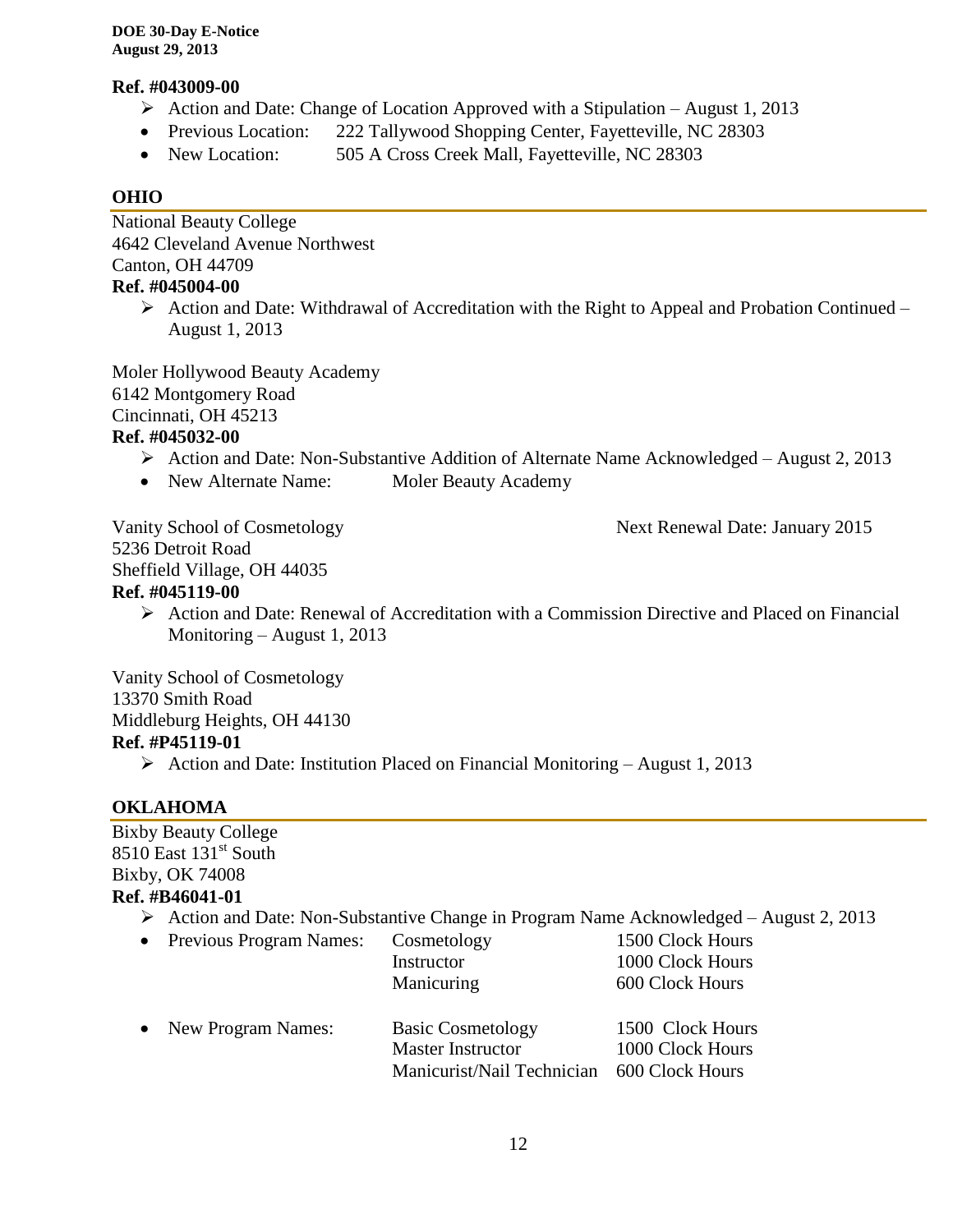#### **OREGON**

Northwest College School of Beauty Previous Ref. #A47009-05 2241 Tower East Medford, OR 97504 **Ref. #P47009-05**  $\triangleright$  Action and Date: Provisional Additional Location Accreditation Granted – August 1, 2013

#### **PENNSYLVANIA**

American Beauty Academy 1166 Park City Center Lancaster, PA 17601 **Ref. #B30034-03**

Action and Date: Institution Continued on Low Outcomes Monitoring (Placement) – August 1, 2013

The Salon Professional Academy  $705 \frac{12^{th}}{3}$  Street Altoona, PA 16602 **Ref. #048079-00**

Action and Date: Institution Placed on Financial Monitoring – August 1, 2013

#### **PUERTO RICO**

Rogie's School of Beauty Culture 1315 Ponce de Leon Avenue San Juan, PR 00910

#### **Ref. #062031-00**

 Action and Date: Change of Ownership Visit Acknowledged and Accreditation Continued with a Commission Directive – August 1, 2013

Emma's Beauty Academy **Next Renewal Date: January 2019** 

Calle Munoz Rivera #9 Oeste Mayaguez, PR 00680 **Ref. #062008-00**

 $\triangleright$  Action and Date: Renewal of Accreditation (Met Stipulation) – August 9, 2013

Emma's Beauty Academy Next Renewal Date: January 2019

Carretera 417 Km. 3.6 Interior 4 Bo. Guanabanos Aguada, PR 00602

#### **Ref. #B62008-01**

Action and Date: Renewal of Accreditation (Met Stipulation) – August 9, 2013

#### **RHODE ISLAND**

Rob Roy Academy 800 Clinton Street Woonsocket, RI 02895 **Ref. #B31033-01**

Action and Date: Institution Removed from Low Outcomes Monitoring (Completion) – August 1, 2013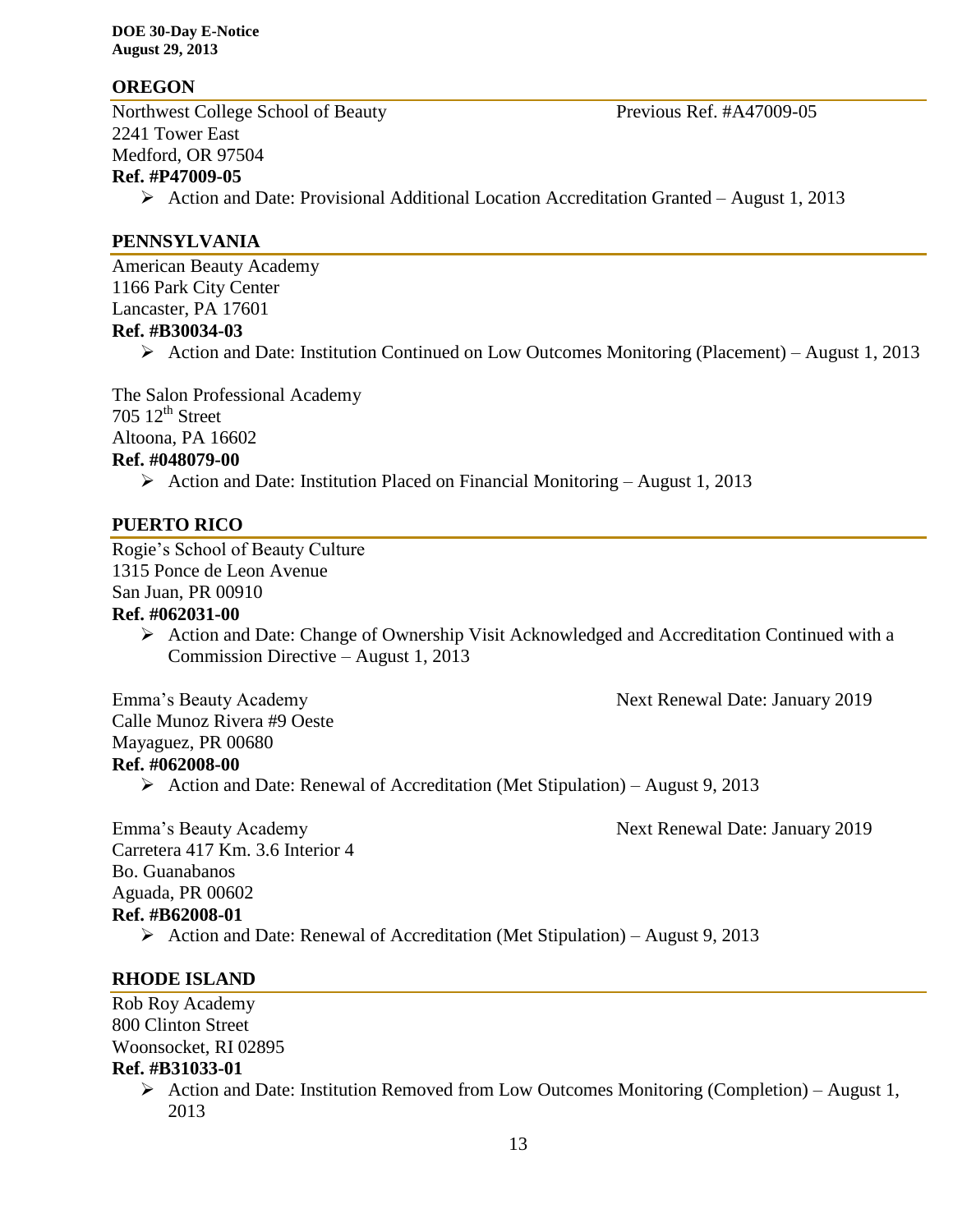# **SOUTH CAROLINA**

Kenneth Shuler School of Cosmetology & Hair Design 736 East Martintown Road North Augusta, SC 29841

#### **Ref. #050026-00**

- $\triangleright$  Action and Date: Change of Location Approved with a Stipulation August 1, 2013
- Previous Location: 736 East Martintown Road, North Augusta, SC 29841
- New Location: 1113 Knox Avenue, North Augusta, SC 29841

#### **TEXAS**

Aveda Institute – San Antonio 250 East Grayson Street, Suite 101 San Antonio, TX 78215 **Ref. #053194-00**

- Action and Date: Change of Location Approved with Stipulations August 1, 2013
- Previous Location: 250 East Grayson Street, Suite 101, San Antonio, TX 78215
- New Location: 21003 Encino Commons, Suite 121, San Antonio, TX 78258

Aveda Institute – San Antonio 250 East Grayson Street, Suite 101 San Antonio, TX 78215 **Ref. #053194-00**

- Action and Date: Non-Substantive Increase in Program Length Acknowledged August 13, 2013
- Previous Length: Instructor 250 Clock Hours
- New Length: Instructor 500 Clock Hours

Aveda Institute – Corpus Christi 5488 South Padre Island Drive, Suite 2056 Corpus Christi, TX 78411 **Ref. #P53194-01**

- Action and Date: Non-Substantive Increase in Program Length Acknowledged August 13, 2013
- Previous Length: Instructor 250 Clock Hours
- New Length: Instructor 500 Clock Hours

Preparing People Barber Styling College Next Renewal Date: May 2015 3125 Martin Luther King Jr. Boulevard Previous Ref. #I11048-00 Dallas, TX 75215 **Ref. #053218-00**

 $\triangleright$  Action and Date: Initial Accreditation Granted – August 1, 2013

# **UTAH**

Sherman Kendall's Academy of Beauty Arts & Science 2230 South 700 East Salt Lake City, UT 84106 **Ref. #054020-00**

Action and Date: Institution Removed From Financial Monitoring – August 1, 2013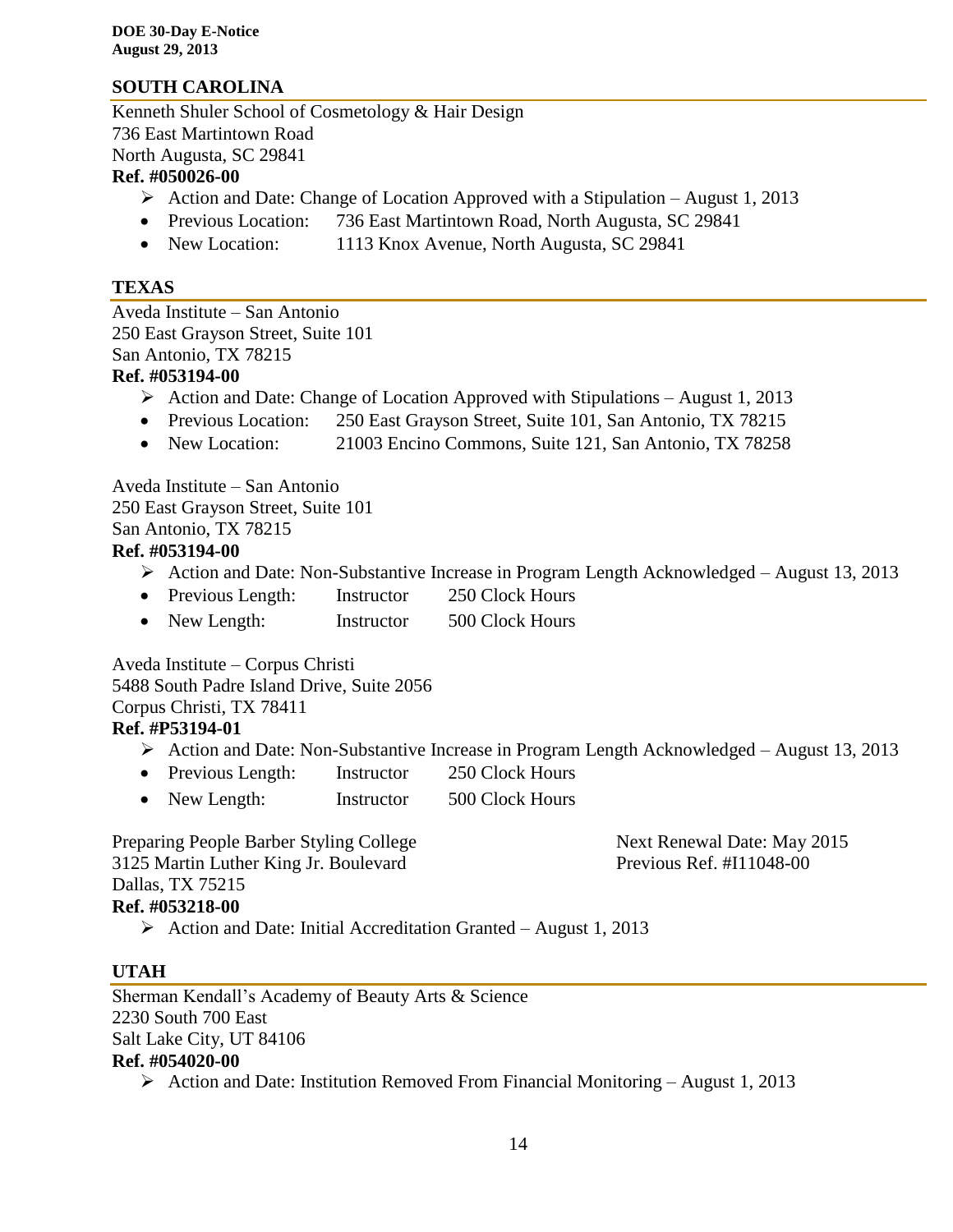Sherman Kendall's Academy of Beauty Arts & Science 7353 South 900 East Midvale, UT 84047

#### **Ref. #054023-00**

 $\triangleright$  Action and Date: Institution Removed From Financial Monitoring – August 1, 2013

Cameo College of Essential Beauty Next Renewal Date: September 2018 124 East 5770 South Murray, UT 84107 **Ref. #054044-00**

 $\triangleright$  Action and Date: Renewal of Accreditation – August 1, 2013

Maximum Style Tec School of Cosmetology, Inc. 255 South Main Street, Suite 200 Logan, UT 84321

#### **Ref. #054047-00**

Action and Date: Institution Removed From Financial Monitoring – August 1, 2013

Color My Nails School of Nail Technology

85 East 7200 South

Midvale, UT 84047

#### **Ref. #054048-00**

Action and Date: Institution Placed on Financial Monitoring – August 1, 2013

Taylor Andrews Academy – Orem, Inc. DBA Taylor Andrews Academy 539 West University Parkway Orem, UT 84058

#### **Ref. #054065-00**

Action and Date: Institution Removed From Financial Monitoring – August 1, 2013

Taylor Andrews Orem, Inc. DBA Taylor Andrews Academy 539 West University Parkway Orem, UT 84058

#### **Ref. #054065-00**

- Action and Date: Non-Substantive Change in Ownership Acknowledged August 1, 2013
- Previous Ownership: Taylor Andrews Orem, Inc. DBA Taylor Andrews Academy 100% Larry Curtis 100%
- New Ownership: Taylor Andrews Orem, Inc. DBA Taylor Andrews Academy 100% Larry Curtis 90% Phillip Wilson 5% Mary Wilson 5%

Taylor Andrews Academy – Orem, LLC 539 West University Parkway Orem, UT 84058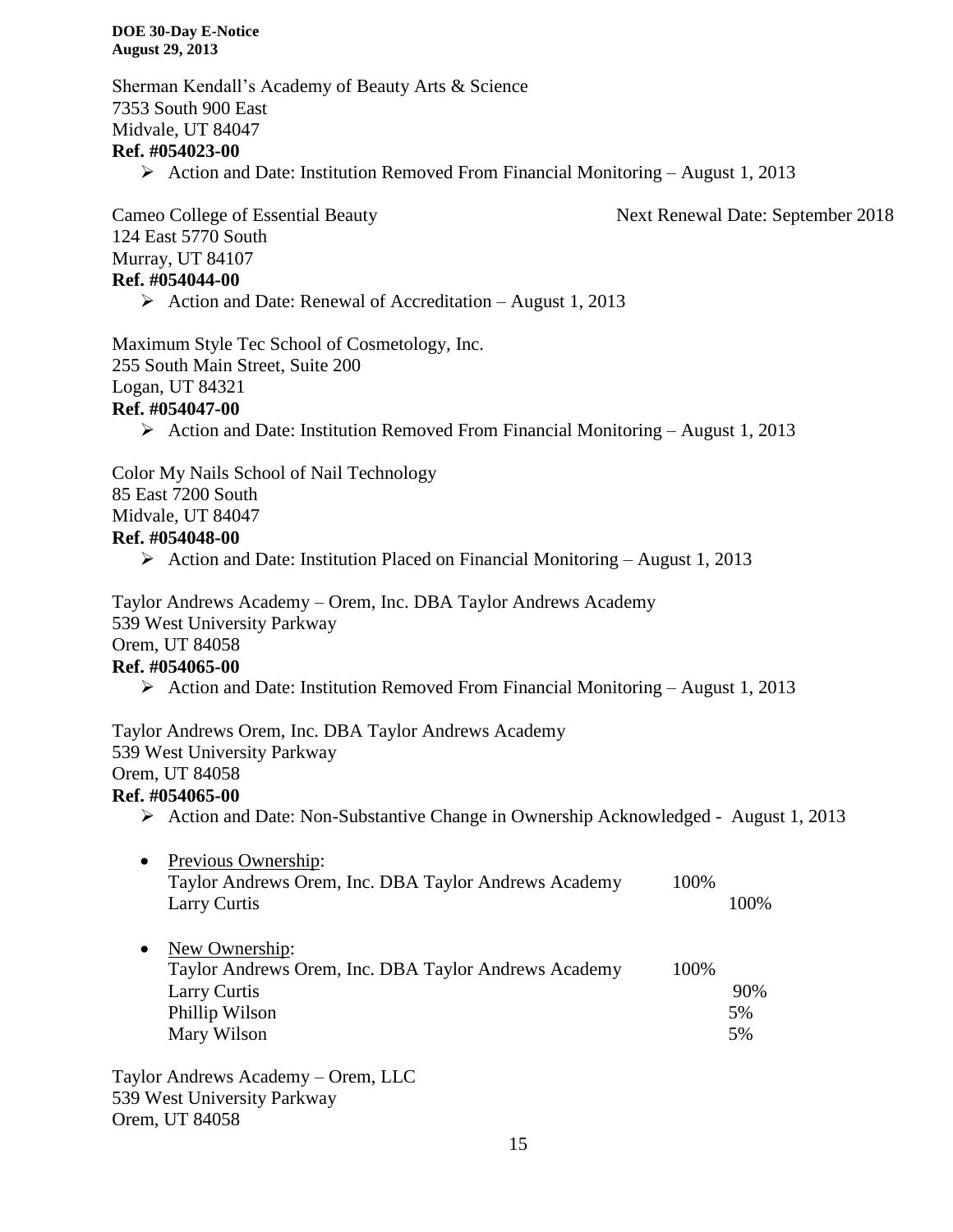#### **Ref. #054065-00**

Action and Date: Change of Control (Category 1) and Change of Name Approved – August 1, 2013

| $\bullet$<br>Larry Curtis<br>Phillip Wilson<br>Mary Wilson                                                                                                                                                                       | Previous Ownership: | Taylor Andrews Orem, Inc. DBA Taylor Andrews Academy | 100% | 90%<br>5%<br>5% |
|----------------------------------------------------------------------------------------------------------------------------------------------------------------------------------------------------------------------------------|---------------------|------------------------------------------------------|------|-----------------|
| New Ownership:<br>$\bullet$<br>Larry Curtis<br>Phillip Wilson<br>Mary Wilson                                                                                                                                                     |                     | Taylor Andrews Academy – Orem, LLC                   | 100% | 90%<br>5%<br>5% |
| Previous Name:<br>Taylor Andrews Orem, Inc. DBA Taylor Andrews Academy<br>New Name:<br>Taylor Andrews Academy – Orem, LLC<br>$\bullet$<br><b>Taylor Andrews Academy</b><br>Alternate Name:<br>Taylor Andrews Academy – Orem, LLC |                     |                                                      |      |                 |
| 539 West University Parkway                                                                                                                                                                                                      |                     |                                                      |      |                 |
| Orem, UT 84058                                                                                                                                                                                                                   |                     |                                                      |      |                 |

#### **Ref. #054065-00**

Action and Date: Change of Control (Category 3) Approved – August 1, 2013

| Previous Ownership:                |      |      |     |
|------------------------------------|------|------|-----|
| Taylor Andrews Academy – Orem, LLC | 100% |      |     |
| <b>Larry Curtis</b>                |      | 90%  |     |
| Phillip Wilson                     |      | 5%   |     |
| Mary Wilson                        |      | 5%   |     |
|                                    |      |      |     |
| New Ownership:                     |      |      |     |
| Taylor Andrews Academy – Orem, LLC | 100% |      |     |
| Taylor Andrews, Inc.               |      | 100% |     |
| Larry Curtis                       |      |      | 90% |
|                                    |      |      |     |
| Phillip Wilson                     |      |      | 5%  |
|                                    |      |      |     |

#### **WASHINGTON**

Total Cosmetology Training Center 5303 North Market Street Spokane, WA 99217 **Ref. #057059-00**

- Action and Date: Non-Substantive Change in Ownership Acknowledged August 26, 2013
- Previous Ownership: Barbara J. Barry & Timothy S. Petty JTWROS 100%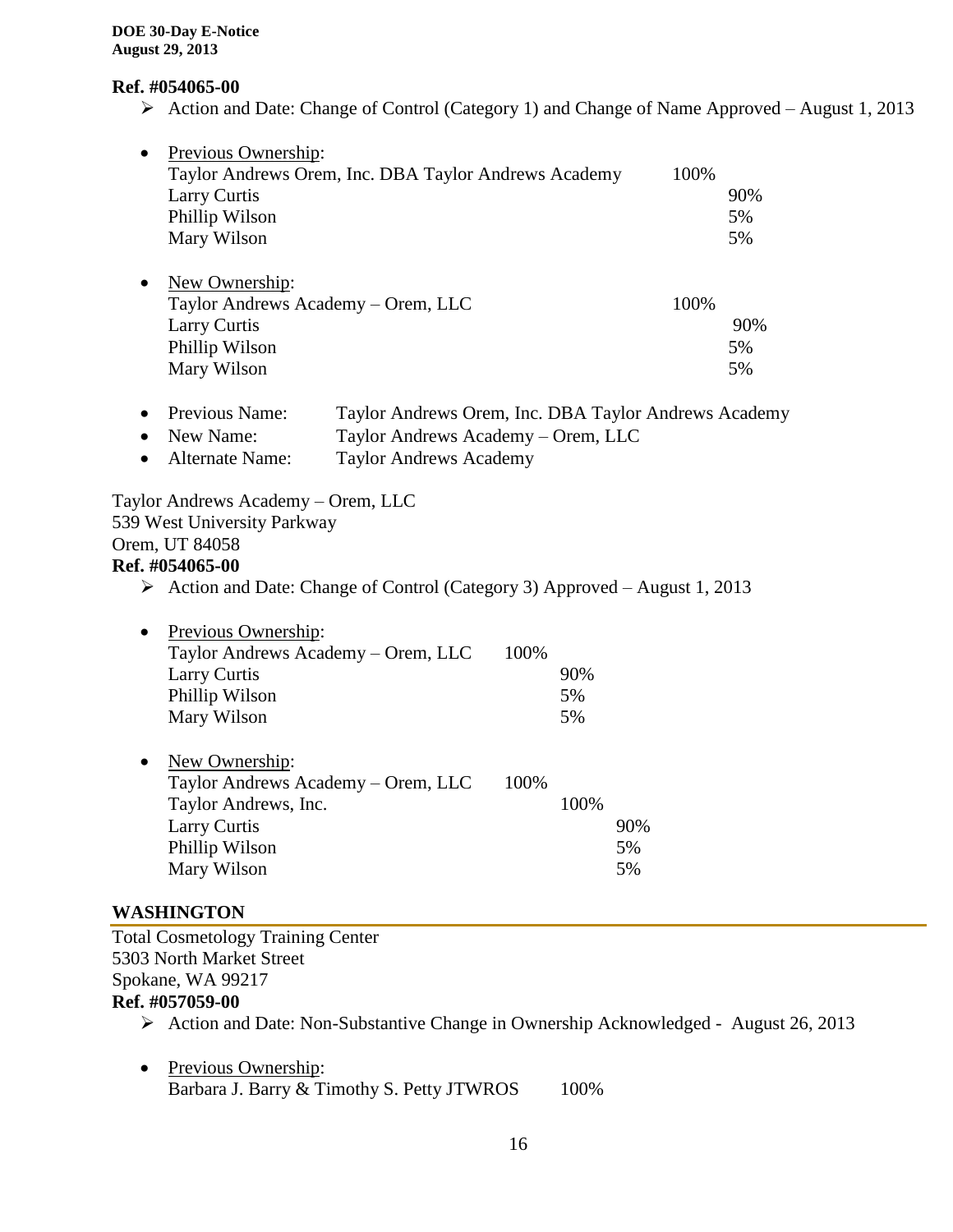• New Ownership: Barbara J. Barry & Timothy S. Petty JTWROS 70% Benjamin & Cathryn Campbell 30%

# **WISCONSIN**

The Institute of Beauty and Wellness 327 East St. Paul Avenue Milwaukee, WI 53202 **Ref. #059038-00**

- Action and Date: Non-Substantive Test Market Program Acknowledged August 26, 2013
- Program Name and Length: Ayurveda Esthetic 1000 Clock Hours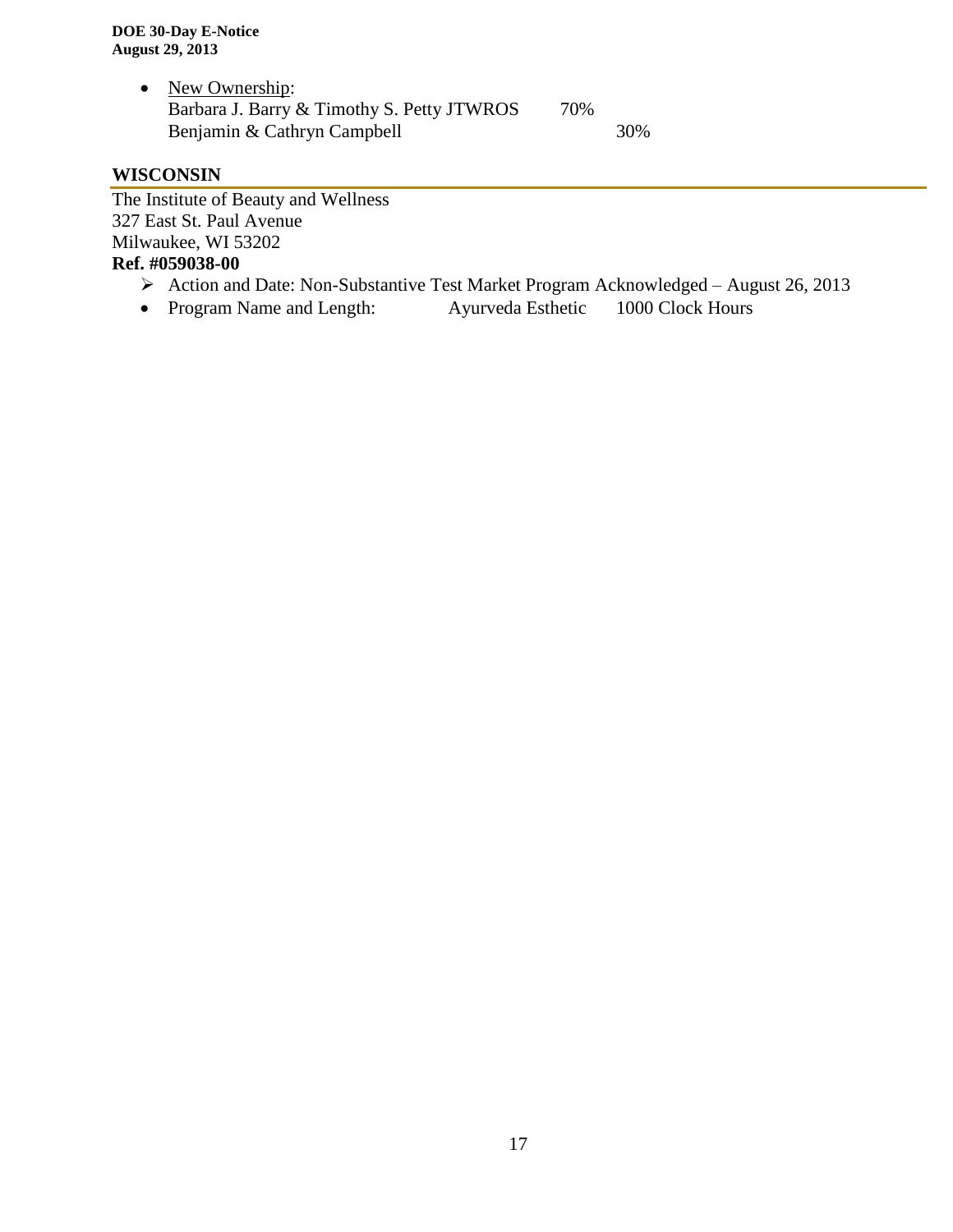### **To The Following:**

# **United States Department of Education**

- **Ms. Kathleen Hochhalter- Special Assistant-- Administrative Actions & Appeals Division**
- **MS. Mary Gust- Director-- Administrative Actions & Appeals Division**
- **Department of Education Accreditation Division- USDOE-- Washington, DC**
- Ms. Cathy Sheffield- Accreditation & State Liaison Office-- USDOE--- Washington, DC
- **MS. Rachael Shultz- Accreditation and State Liaison Office-- USDOE --- Washington, DC**
- Ms. Lauren Pope- Administrative Actions and Appeals Services Group-- Washington, DC
- Ms. Patrice Fleming-Team Leader-- School Participation Team--- Boston/New York
- **MS. Betty Coughlin- Area Case Director-- School Participation Team--- Boston/New York**
- Ms. Tracy Nave-Team Leader-- School Participation Team--- Boston/New York
- **Mr. Christopher Curry- Team Leader-- School Participation Team--- Boston/New York**
- Ms. Martina Fernandez-Rosario- Acting Area Case Director-- School Participation---
- **San Francisco/Seattle**
- **Ms. Kerry O'Brien- Team Leader-- School Participation Team--- Denver**
- **Mr. Michael Frola- Area Case Director-- School Participation Team--- Philadelphia**
- **MS. Nancy Paula Gifford- Area Case Director-- School Participation Team--- Philadelphia**
- Ms. Sherrie Bell- Compliance Manager—School Participation Team--- Philadelphia
- Mr. Jesus Moya- Team Leader-- School Participation Team--- Dallas
- **MS. Kim Peeler- Team Leader-- School Participation Team--- Dallas**
- **Ms. Cynthia Thorton- Area Case Director for Region 6-- School Participation Team--- Dallas**
- **Mr.** Christopher Miller-Team Leader-- School Participation Team--- Atlanta
- **Mr.** Charles Engstrom- Area Case Director-- School Participation Team--- Atlanta
- Mr. Ralph Lobosco- Area Case Director-- School Participation Team--- Kansas City
- **Mr. Douglas Parrott- Area Case Director-- School Participation Team--- Chicago/Denver**
- **MS. Carolyn White-Team Director-- School Participation Team--- South Central**

#### **Accreditors**

- **Mr. Roger J. Williams- Executive Director-- ACCET**
- Mr. Michale McComis, Ed.D.- Executive Director-- ACCSCT
- **Mr.** Albert Gray, Ph.D.- Executive Director-- ACICS
- **Dr.** Gary Puckett- Executive Director-- COE

#### **State Authorities**

- Mr. Bob McKee- AL State Board of Cosmetology-- Montgomery, AL
- Ms. Theresa Bunch- AZ State Board of Cosmetology-- Tempe, AZ
- **Ms. Kelli Kersey- AR Department of Health (Section Chief, Cosmetology)**-- Little Rock, AR
- Mr. Charles Kirkpatrick- AR State Board of Barber Examiners-- Little Rock, AR
- Ms. Kristy Underwood- CA Board of Barbering & Cosmetology-- Sacramento, CA
- Ms. Christine Jones- CA Board of Barbering & Cosmetology-- Sacramento, CA
- Ms. Leeza Rifredi Licensing Manager BPPE--CA
- **Ms. Laura Metune Bureau Chief BPPE-- CA**
- **Ms. Pamela Goens- CO Office of Barber & Cosmetology Licensure-- Denver, CO**
- Mr. Douglas Parrott- Area Case Director-- School Participation Team—Denver, CO
- Ms. Janet Brancifort- CT Examining Board for Barbers, Hairdressers, & Cosmeticians-- Hartford, CT
- Ms. Judy Letterman- DE Board of Cosmetology & Barbering-- Dover, DE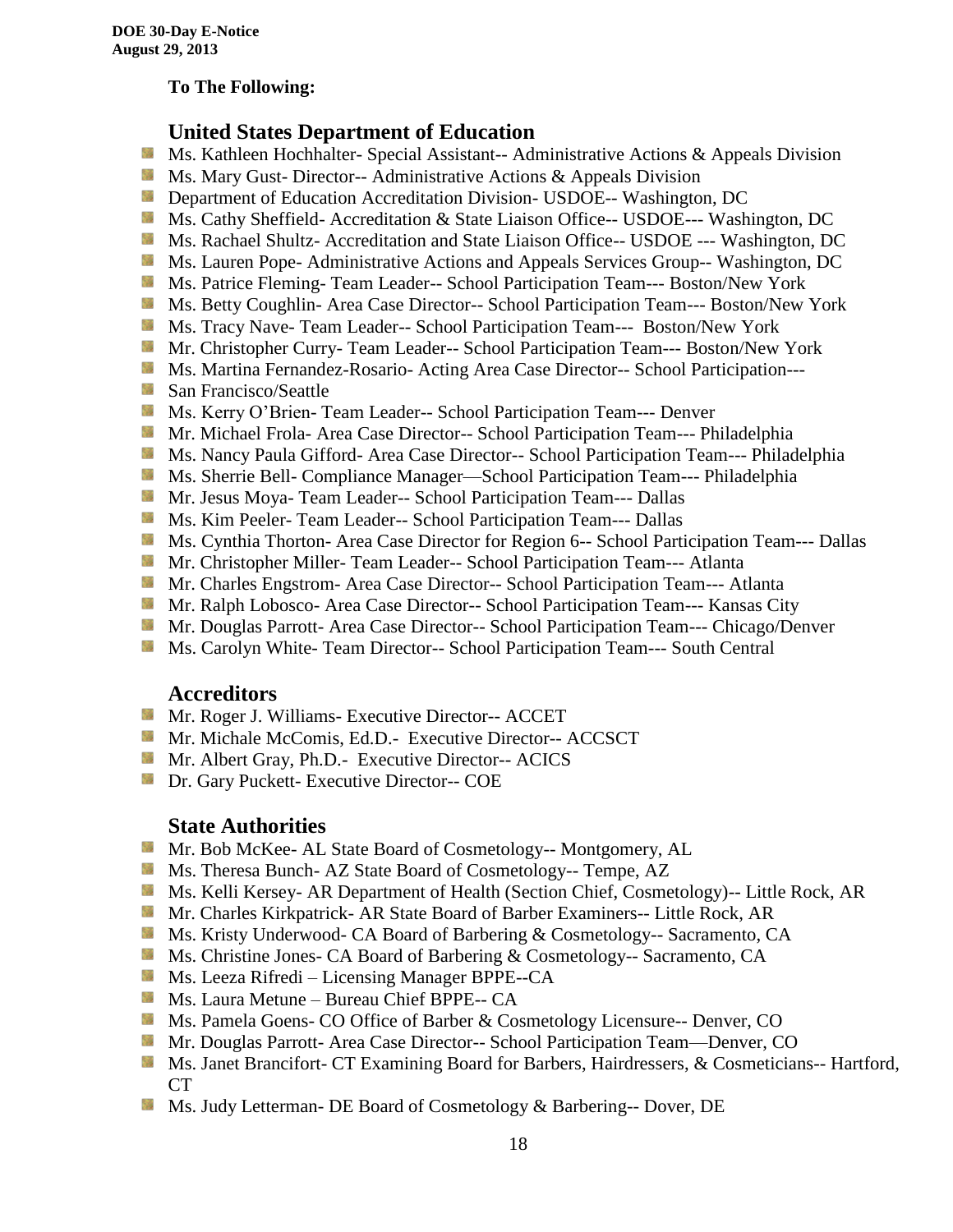- **Mr.** Clifford Cooks- DC Department of Consumer & Regulatory Affairs-- Washington, DC
- Ms. Robyn Barineau- FL State Board of Cosmetology & Barbers Board-- Tallahassee, FL
- Mr. Josh Waters- GA State Board of Cosmetology & GA Board of Barbers-- Macon, GA
- **Ms. Margaret Guerrero- Guam Board of Barbering & Cosmetology-- Mangilao, Guam**
- **Ms. Laureen Kai- HI Barbering & Cosmetology Department-- Honolulu, HI**
- **Ms.** Tana Cory- ID Bureau of Occupational Licenses-- Boise, ID
- **Ms. Keri Ginger- IL Department of Financial & Professional Regulation-- Springfield, IL**
- **Ms.** Tracy Hicks- IN Professional Licensing Agency-- Indianapolis, IN
- SS. Ms. Susan Reynolds- Iowa Board of Cosmetology Arts & Sciences—Des Moines, IA
- **Ms. Mary Lou Davis- KS State Board of Cosmetology-- Topeka, KS**
- **Mr. H.R. Vacek- KS State Barber Board-- Topeka, KS**
- 56 Mr. Charles Lykins- KY Board of Hairdressers & Cosmetologists-- Frankfort, KY
- Mr. Steven Young- LA State Board of Cosmetology-- Baton Rouge, LA
- Ms. Latrice Matthews- LA Board of Barber Examiners-- Baton Rouge, LA
- **Ms.** Geraldine Betts- ME Office of Professional & Occupational Regulation-- Augusta, ME
- Mr. James Liddell ME Office of Professional & Occupational Regulation—Augusta, ME
- **Mr. Robert Wood- MD State Board of Cosmetologists-- Baltimore, MD**
- **Maryland State Board of Barbers- Baltimore, MD**
- Ms. Helen Peveri- MA Board of Cosmetology-- Boston, MA
- Ms. Mary Jayne Fay, Ed.D.- MA Department of Education-- Malden, MA
- Ms. Linda Clewley- MI State Board of Cosmetology-- Lansing, MI
- Ms. Gina Stauss- MN Board of Cosmetologist Examiners-- Minneapolis, MN
- Ms. Cynthia Johnson- MS State Board of Cosmetology--Jackson, MS
- Ms. Emily Carroll- MO State Board of Cosmetology-- Jefferson City, MO
- 59 Ms. Grace Berger- MT Board of Barbers & Cosmetologists-- Helena, MT
- Ms. Kris Chiles- NE State Board of Cosmetology Examiners-- Lincoln, NE
- Nebraska Board of Barber Examiners- Lincoln, NE
- Ms. Nadine Griego- NV State Board of Cosmetology-- Las Vegas, NV
- Nevada State Board of Massage Therapy- Las Vegas, NV
- Ms. Kathryn Wantuck- NH State Board of Barbering, Cosmetology, and Esthetics-- Concord, NH
- **Mr. Jay Malanga- NJ Board of Cosmetology & Hairstyling-- Newark, NJ**
- Ms. Antoinette Griego- NM State Board of Barbers & Cosmetologists-- Santa Fe, NM
- **Ms. Jackie Holmes- New Mexico Massage Therapy Board-- Santa Fe, NM**
- Ms. Kathleen McCoy- NY Department of State-Division of Licensing Services-- Albany, NY
- **Ms. Carol Yates- NY State Education Department-Bureau of Proprietary School Supervision--**Albany, NY
- **Ms. Lynda Elliott- NC State Board of Cosmetic Art Examiners- Raleigh, NC**
- **North Carolina Board of Barber Examiners- Raleigh, NC**
- **Ms.** Sue Meier- ND State Board of Cosmetology-- Bismarck, ND
- Ms. Tona Stevenson- North Dakota State Board of Barber Examiners-- Dickenson, ND
- **Mr. James P. Trakas- Executive Director-- OH State Board of Cosmetology--- Grove City, OH**
- Ms. Sherry Lewelling- OK Board of Cosmetology-- Oklahoma City, OK
- **Ms. Samantha Patnode- OR Health Licensing Agency-- Salem, OR**
- **Ms. Kelly Diller-PA State Board of Cosmetology-- Harrisburg, PA**
- Mr. Juan Bigio Ramos, Ph.D.- PR General Council of Education-- San Juan, PR
- **Mr.** Enrique Martinez- PR Examining Board of Beauty-- San Juan, PR
- Ms. Gail Giuliano- Board Administrator-RI State Board of Barbering & Hairdressing-- Providence, RI
- Ms. Maureen Slowik- Board Administrator- RI State Board of Cosmetology--Providence, RIS.